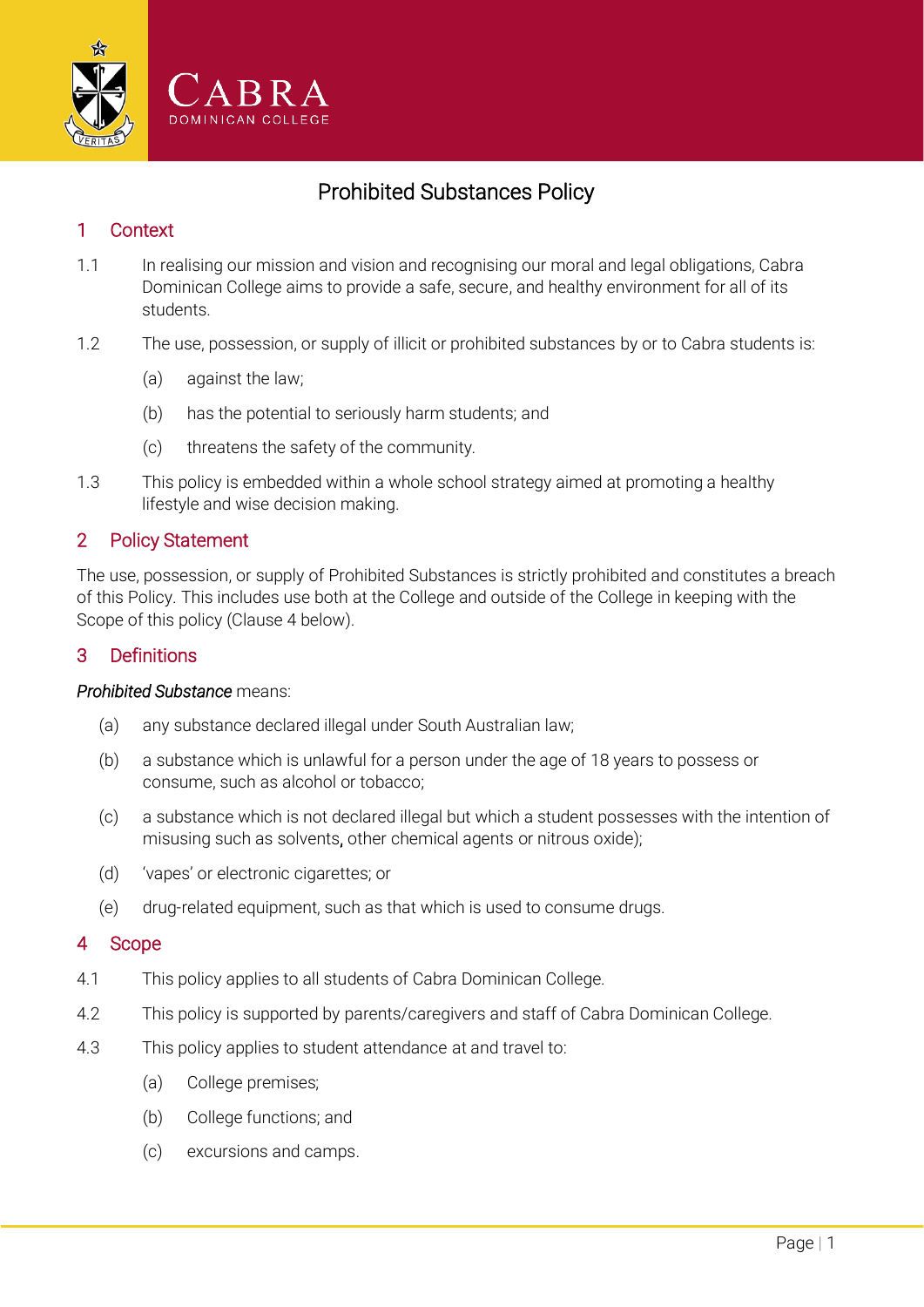

- 4.4 This policy applies any time that students are representing the College which includes:
	- (a) when students are wearing the College uniform; or
	- (b) when students are identifying themselves as being Cabra students, such as on social media.

## 5 Principles

- 5.1 The principle of harm minimisation informs this Policy. This involves a range of strategies and approaches that contribute to the prevention and reduction of the harmful consequences of Prohibited Substance use for the individual, society and the College.
- 5.2 The welfare of a student in possession of, or affected by, Prohibited Substances will be paramount in the first instance. This clause does not, however, affect the operation of Clause 6 and potential consequences for a breach of this Policy.
- 5.3 A drug and alcohol education program will be part of the school curriculum.
- 5.4 The Principal may sanction the use of legal substances which would ordinarily constitute a Prohibited Substance (such as alcohol) for a special event (e.g., permitting alcohol to be consumed on College premises by people over the age of 18 years for Year 12 Graduation).

## 6 Response to a Breach of this Policy

- <span id="page-1-0"></span>6.1 Where there is a reasonable suspicion that a student has a Prohibited Substance in their possession, the Principal or appointed nominee, accompanied by another adult, may request to search that student's person, possessions, locker, or bag.
- 6.2 Where a student refuses to comply with a request under Clause [6.1 above,](#page-1-0) the Principal or appointed nominee may:
	- (a) contact the student's parents/caregiver to request for them to attend the College immediately; and
	- (b) contact SAPOL to attend the College to complete the search.
- <span id="page-1-1"></span>6.3 In determining a response to a breach of this Policy, the Principal or nominee will consider the:
	- (a) nature and seriousness of the incident;
	- (b) circumstances of the student or students involved, including age and developmental considerations;
	- (c) welfare of the student and the family;
	- (d) the welfare and expectations of the general College community; and
	- (e) the needs and safety of others in the College.
- 6.4 Notwithstanding the considerations set out in Clause [6.3 above,](#page-1-1) a breach of this Policy will invoke serious penalties, including:
	- (a) suspension;
	- (b) placement upon a negotiated contract between student, parent/caregiver and the College; or